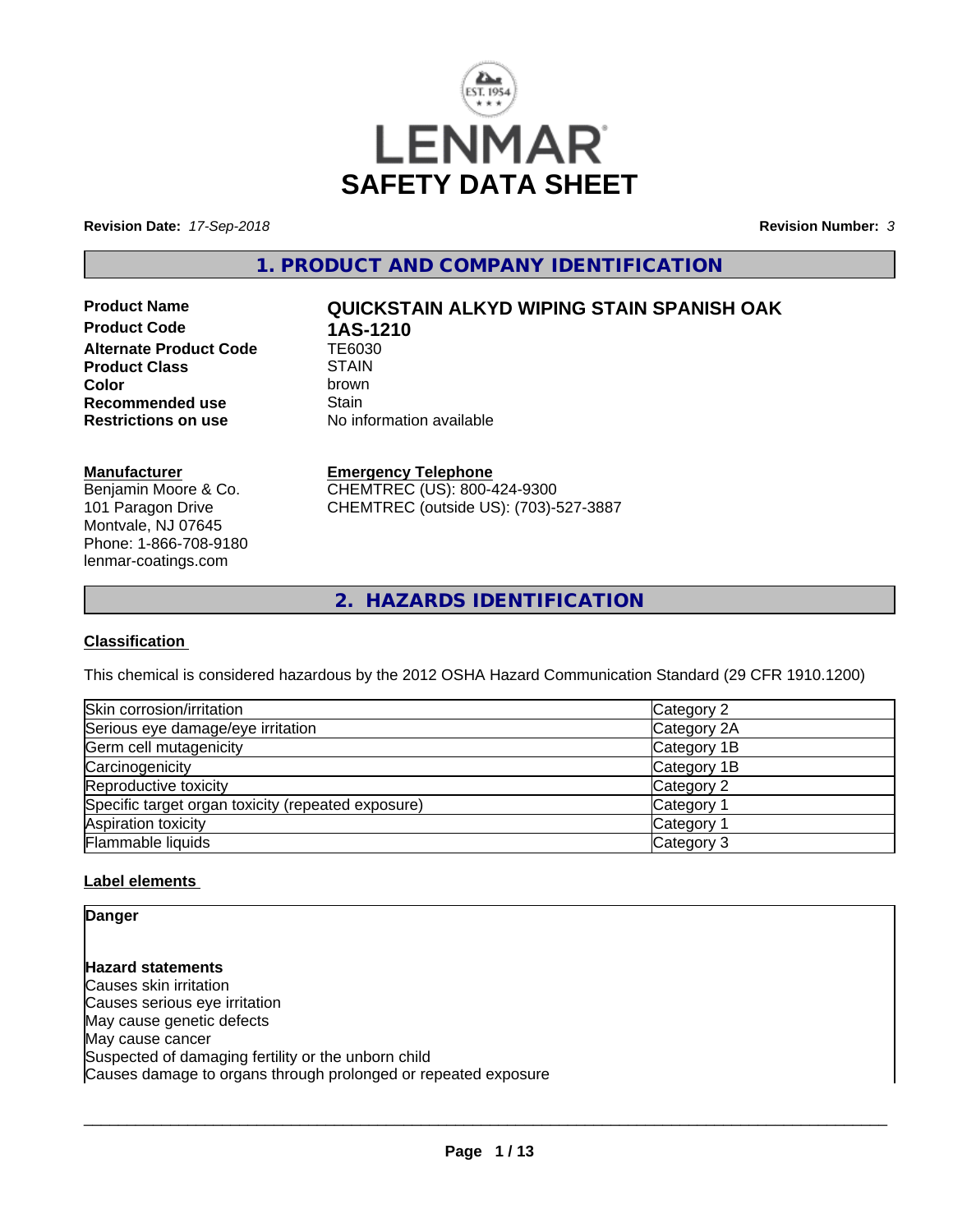May be fatal if swallowed and enters airways Flammable liquid and vapor



**Appearance** liquid **Odor** solvent

#### **Precautionary Statements - Prevention**

Obtain special instructions before use Do not handle until all safety precautions have been read and understood Use personal protective equipment as required Wash face, hands and any exposed skin thoroughly after handling Wear eye/face protection Do not breathe dust/fume/gas/mist/vapors/spray Do not eat, drink or smoke when using this product Keep away from heat, hot surfaces, sparks, open flames and other ignition sources. No smoking Keep container tightly closed Ground/bond container and receiving equipment Use explosion-proof electrical/ventilating/lighting/equipment Use only non-sparking tools Take precautionary measures against static discharge

\_\_\_\_\_\_\_\_\_\_\_\_\_\_\_\_\_\_\_\_\_\_\_\_\_\_\_\_\_\_\_\_\_\_\_\_\_\_\_\_\_\_\_\_\_\_\_\_\_\_\_\_\_\_\_\_\_\_\_\_\_\_\_\_\_\_\_\_\_\_\_\_\_\_\_\_\_\_\_\_\_\_\_\_\_\_\_\_\_\_\_\_\_

### **Precautionary Statements - Response**

IF exposed or concerned: Get medical advice/attention

#### **Eyes**

IF IN EYES: Rinse cautiously with water for several minutes. Remove contact lenses, if present and easy to do. Continue rinsing

If eye irritation persists: Get medical advice/attention

#### **Skin**

If skin irritation occurs: Get medical advice/attention

IF ON SKIN (or hair): Remove/Take off immediately all contaminated clothing. Rinse skin with water/shower Wash contaminated clothing before reuse

#### **Ingestion**

IF SWALLOWED: Immediately call a POISON CENTER or doctor/physician Do NOT induce vomiting

#### **Fire**

In case of fire: Use CO2, dry chemical, or foam for extinction

#### **Precautionary Statements - Storage**

Store locked up Store in a well-ventilated place. Keep cool

# **Precautionary Statements - Disposal**

Dispose of contents/container to an approved waste disposal plant

#### **Hazards not otherwise classified (HNOC)**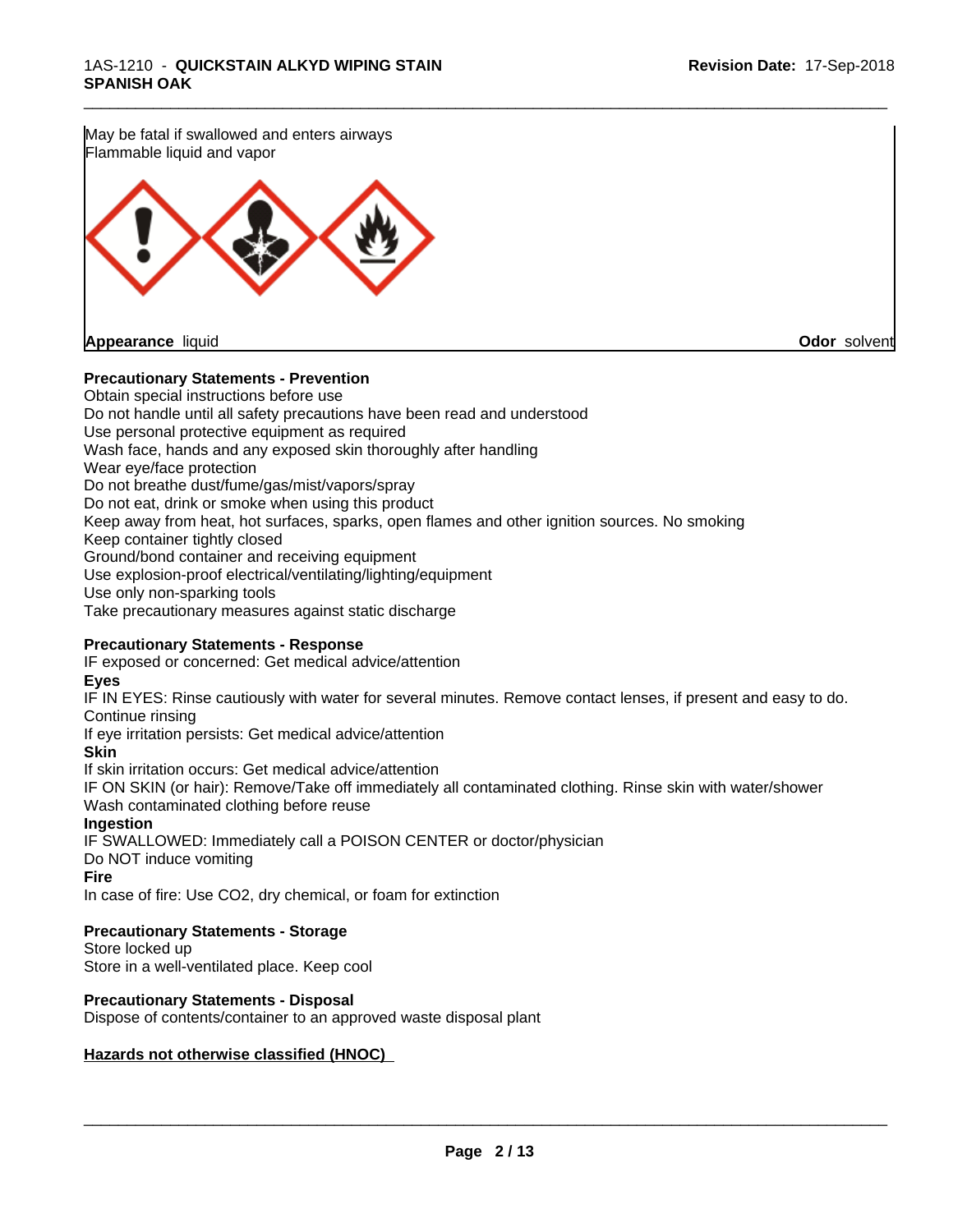Rags, steel wool or waste soaked with this product may spontaneously catch fire if improperly discarded

#### **Other information**

No information available

# **3. COMPOSITION INFORMATION ON COMPONENTS**

\_\_\_\_\_\_\_\_\_\_\_\_\_\_\_\_\_\_\_\_\_\_\_\_\_\_\_\_\_\_\_\_\_\_\_\_\_\_\_\_\_\_\_\_\_\_\_\_\_\_\_\_\_\_\_\_\_\_\_\_\_\_\_\_\_\_\_\_\_\_\_\_\_\_\_\_\_\_\_\_\_\_\_\_\_\_\_\_\_\_\_\_\_

| <b>Chemical name</b>                        | CAS No.        | Weight-% |
|---------------------------------------------|----------------|----------|
| Hydrotreated light naphtha                  | 64742-49-0     | 10       |
| Solvent naphtha (petroleum), heavy aromatic | 64742-94-5     | 10       |
| Distillates, petroleum, hydrotreated light  | 64742-47-8     | 10       |
| n-Butyl acetate                             | 123-86-4       | 10       |
| Solvent naphtha, petroleum, light aromatic  | 64742-95-6     | 10       |
| 2-Butoxyethanol                             | 111-76-2       | 5        |
| VM&P naphtha                                | 64742-89-8     | 5        |
| Raw Umber Pigment                           | 12713-03-0     | 5        |
| 1,2,4-Trimethylbenzene                      | 95-63-6        | 5        |
| Stoddard solvent                            | 8052-41-3      | 5        |
| Iron oxide                                  | 1309-37-1      | 5        |
| Xylene                                      | 1330-20-7      |          |
| Naphthalene                                 | $91 - 20 - 3$  |          |
| Carbon black                                | 1333-86-4      |          |
| Ethyl benzene                               | $100 - 41 - 4$ | 0.5      |
| Octane                                      | 111-65-9       | 0.5      |
| Heptane                                     | 142-82-5       | 0.5      |
| Cumene                                      | 98-82-8        | 0.5      |

# **4. FIRST AID MEASURES**

#### **Description of first aid measures**

| <b>General Advice</b>             | If symptoms persist, call a physician. Show this safety data sheet to the doctor in<br>attendance.                                                                                                                      |
|-----------------------------------|-------------------------------------------------------------------------------------------------------------------------------------------------------------------------------------------------------------------------|
| <b>Eye Contact</b>                | Immediately flush with plenty of water. After initial flushing, remove any contact<br>lenses and continue flushing for at least 15 minutes. Keep eye wide open while<br>rinsing. If symptoms persist, call a physician. |
| <b>Skin Contact</b>               | Wash off immediately with soap and plenty of water removing all contaminated<br>clothes and shoes. If skin irritation persists, call a physician.                                                                       |
| <b>Inhalation</b>                 | Move to fresh air. If symptoms persist, call a physician.<br>If not breathing, give artificial respiration. Call a physician immediately.                                                                               |
| Ingestion                         | Clean mouth with water and afterwards drink plenty of water. Do not induce<br>vomiting without medical advice. Never give anything by mouth to an unconscious<br>person. Consult a physician.                           |
| <b>Protection Of First-Aiders</b> | Use personal protective equipment.                                                                                                                                                                                      |
| <b>Most Important</b>             | No information available.                                                                                                                                                                                               |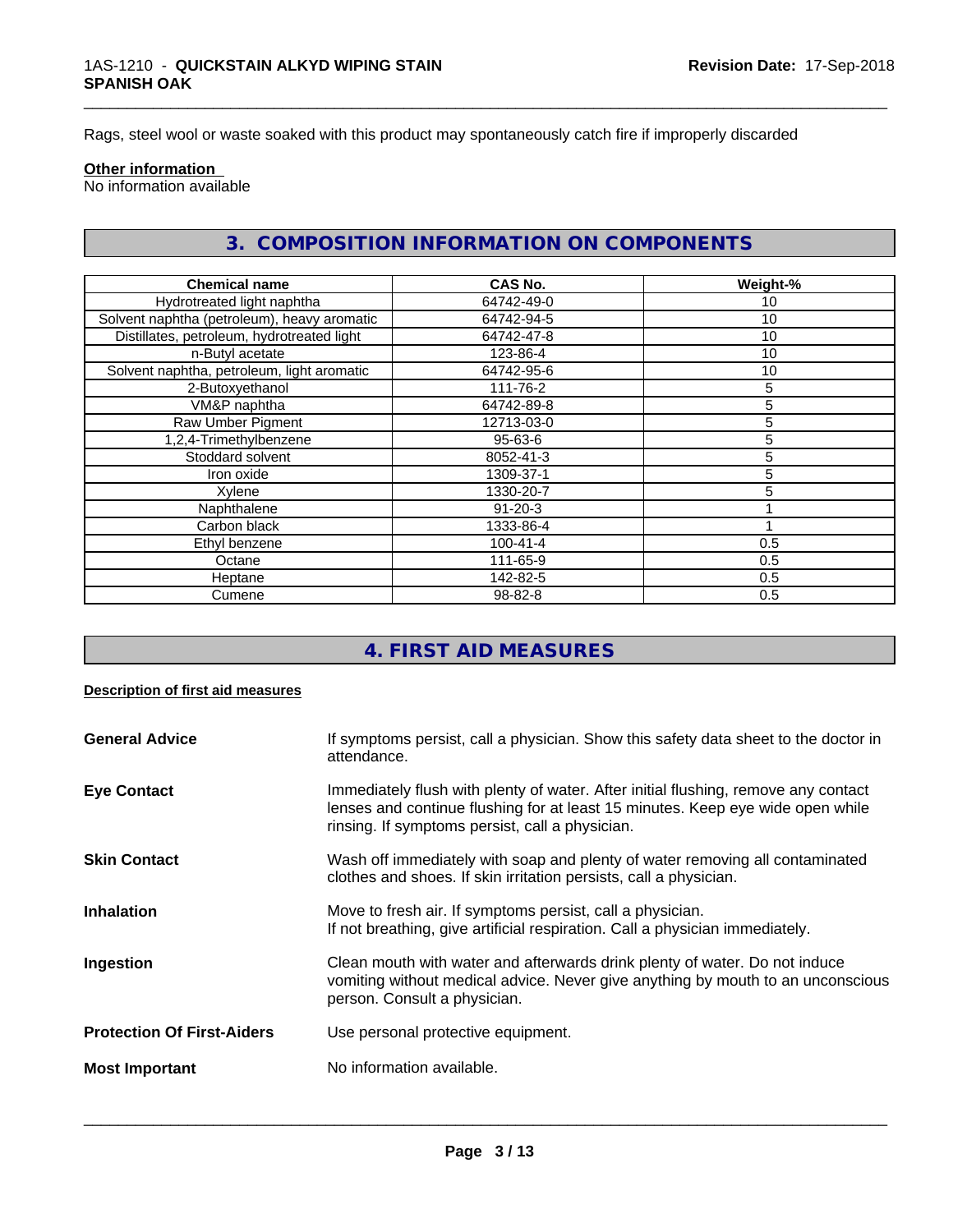| <b>Symptoms/Effects</b>                                                                                               |                        |                                       |                                                                                                                                                                                                                                                                                     |  |
|-----------------------------------------------------------------------------------------------------------------------|------------------------|---------------------------------------|-------------------------------------------------------------------------------------------------------------------------------------------------------------------------------------------------------------------------------------------------------------------------------------|--|
| <b>Notes To Physician</b>                                                                                             | Treat symptomatically. |                                       |                                                                                                                                                                                                                                                                                     |  |
|                                                                                                                       |                        | 5. FIRE-FIGHTING MEASURES             |                                                                                                                                                                                                                                                                                     |  |
| <b>Flammable Properties</b>                                                                                           |                        |                                       | Vapors may travel considerable distance to a source of<br>ignition and flash back. Vapors may cause flash fire.                                                                                                                                                                     |  |
| <b>Suitable Extinguishing Media</b>                                                                                   |                        | surrounding environment.              | Foam, dry powder or water. Use extinguishing measures<br>that are appropriate to local circumstances and the                                                                                                                                                                        |  |
| <b>Protective Equipment And Precautions For</b><br><b>Firefighters</b>                                                |                        | and full protective gear.             | As in any fire, wear self-contained breathing apparatus<br>pressure-demand, MSHA/NIOSH (approved or equivalent)                                                                                                                                                                     |  |
| <b>Hazardous combustion products</b>                                                                                  |                        | which may be toxic and/or irritating. | Burning may result in carbon dioxide, carbon monoxide<br>and other combustion products of varying composition                                                                                                                                                                       |  |
| <b>Specific Hazards Arising From The Chemical</b>                                                                     |                        | vapors.                               | Flammable. Flash back possible over considerable<br>distance. Keep product and empty container away from<br>heat and sources of ignition. Closed containers may<br>rupture if exposed to fire or extreme heat. Thermal<br>decomposition can lead to release of irritating gases and |  |
| <b>Sensitivity To Mechanical Impact</b>                                                                               |                        | No                                    |                                                                                                                                                                                                                                                                                     |  |
| <b>Sensitivity To Static Discharge</b>                                                                                |                        | Yes                                   |                                                                                                                                                                                                                                                                                     |  |
| <b>Flash Point Data</b><br>Flash Point (°F)<br>Flash Point (°C)<br><b>Method</b><br><b>Flammability Limits In Air</b> |                        | 77<br>25<br><b>PMCC</b>               |                                                                                                                                                                                                                                                                                     |  |
| Lower flammability limit:<br><b>Upper flammability limit:</b>                                                         |                        | Not available<br>Not available        |                                                                                                                                                                                                                                                                                     |  |
| Health: 2<br><u>NFPA</u>                                                                                              | Flammability: 3        | Instability: 0                        | <b>Special: Not Applicable</b>                                                                                                                                                                                                                                                      |  |
| <b>NFPA Legend</b><br>0 - Not Hazardous<br>1 - Slightly<br>2 - Moderate<br>3 - High                                   |                        |                                       |                                                                                                                                                                                                                                                                                     |  |

4 - Severe

*The ratings assigned are only suggested ratings, the contractor/employer has ultimate responsibilities for NFPA ratings where this system is used.*

*Additional information regarding the NFPA rating system is available from the National Fire Protection Agency (NFPA) at www.nfpa.org.*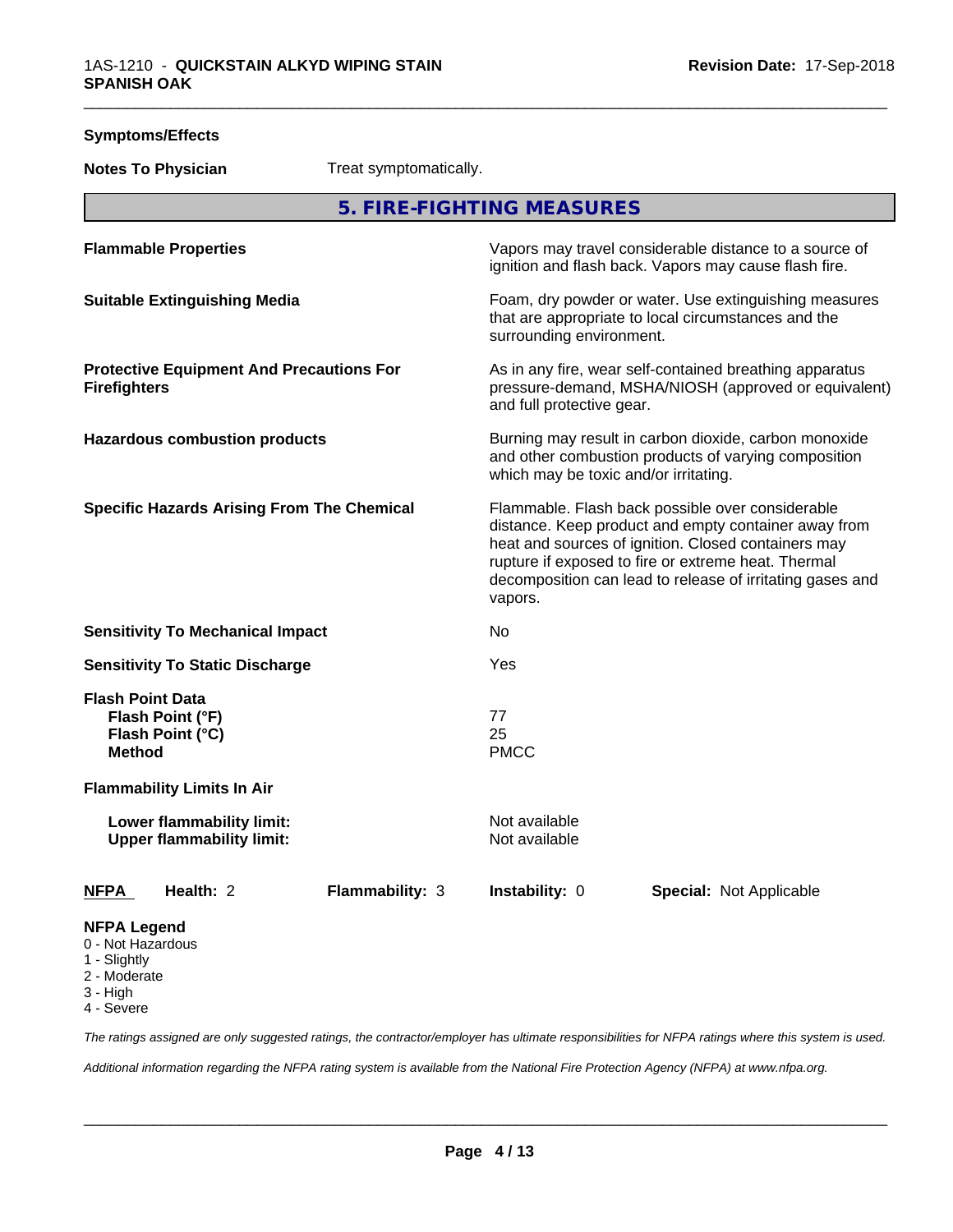# **6. ACCIDENTAL RELEASE MEASURES**

\_\_\_\_\_\_\_\_\_\_\_\_\_\_\_\_\_\_\_\_\_\_\_\_\_\_\_\_\_\_\_\_\_\_\_\_\_\_\_\_\_\_\_\_\_\_\_\_\_\_\_\_\_\_\_\_\_\_\_\_\_\_\_\_\_\_\_\_\_\_\_\_\_\_\_\_\_\_\_\_\_\_\_\_\_\_\_\_\_\_\_\_\_

| <b>Personal Precautions</b>       | Remove all sources of ignition. Take precautions to prevent flashback. Ground<br>and bond all containers and handling equipment. Take precautionary measures<br>against static discharges. Ensure adequate ventilation. Avoid contact with skin,<br>eyes and clothing. Use personal protective equipment.                                                                                                                                                                                                                                                                                                                                                                                                                                                                                                                                                       |
|-----------------------------------|-----------------------------------------------------------------------------------------------------------------------------------------------------------------------------------------------------------------------------------------------------------------------------------------------------------------------------------------------------------------------------------------------------------------------------------------------------------------------------------------------------------------------------------------------------------------------------------------------------------------------------------------------------------------------------------------------------------------------------------------------------------------------------------------------------------------------------------------------------------------|
| <b>Other Information</b>          | Prevent further leakage or spillage if safe to do so. Do not allow material to<br>contaminate ground water system. Prevent product from entering drains. Do not<br>flush into surface water or sanitary sewer system. Local authorities should be<br>advised if significant spillages cannot be contained.                                                                                                                                                                                                                                                                                                                                                                                                                                                                                                                                                      |
| <b>Environmental precautions</b>  | See Section 12 for additional Ecological Information.                                                                                                                                                                                                                                                                                                                                                                                                                                                                                                                                                                                                                                                                                                                                                                                                           |
| <b>Methods for Cleaning Up</b>    | Dam up. Soak up with inert absorbent material. Use a non-sparking or explosion<br>proof means to transfer material to a sealed, appropriate container for disposal.<br>Clean contaminated surface thoroughly.                                                                                                                                                                                                                                                                                                                                                                                                                                                                                                                                                                                                                                                   |
|                                   | 7. HANDLING AND STORAGE                                                                                                                                                                                                                                                                                                                                                                                                                                                                                                                                                                                                                                                                                                                                                                                                                                         |
| <b>Handling</b><br><b>Storage</b> | Avoid contact with skin, eyes and clothing. Wear personal protective equipment.<br>Do not breathe vapors or spray mist. Use only in ventilated areas. Prevent vapor<br>build-up by providing adequate ventilation during and after use.<br>Take precautionary measures against static discharges. To avoid ignition of<br>vapors by static electricity discharge, all metal parts of the equipment must be<br>grounded. Keep away from heat, sparks and flame. Do not smoke. Extinguish all<br>flames and pilot lights, and turn off stoves, heaters, electric motors and other<br>sources of ignition during use and until all vapors are gone. Ignition and/or flash<br>back may occur.<br>Keep containers tightly closed in a dry, cool and well-ventilated place. Keep away<br>from heat. Keep away from open flames, hot surfaces and sources of ignition. |
|                                   | Keep in properly labeled containers. Keep out of the reach of children.<br><b>DANGER</b> - Rags, steel wool or waste soaked with this product may<br>spontaneously catch fire if improperly discarded. Immediately after use, place<br>rags, steel wool or waste in a sealed water-filled metal container.                                                                                                                                                                                                                                                                                                                                                                                                                                                                                                                                                      |
| <b>Incompatible Materials</b>     | Incompatible with strong acids and bases and strong oxidizing agents.                                                                                                                                                                                                                                                                                                                                                                                                                                                                                                                                                                                                                                                                                                                                                                                           |
|                                   | Technical measures/Precautions Ensure adequate ventilation. Use only where airflow will keep vapors from building<br>up in or near the work area in adjoining rooms. Comply with all national, state, and<br>local codes pertaining to the storage, handling, dispensing and disposal of<br>flammable liquids.                                                                                                                                                                                                                                                                                                                                                                                                                                                                                                                                                  |
|                                   | Dissipate static electricity during transfer by grounding and bonding containers<br>and equipment before transferring material. All equipment should be non-sparking<br>and explosion proof. Use explosion proof electrical equipment for ventilation,<br>lighting and material handling.                                                                                                                                                                                                                                                                                                                                                                                                                                                                                                                                                                       |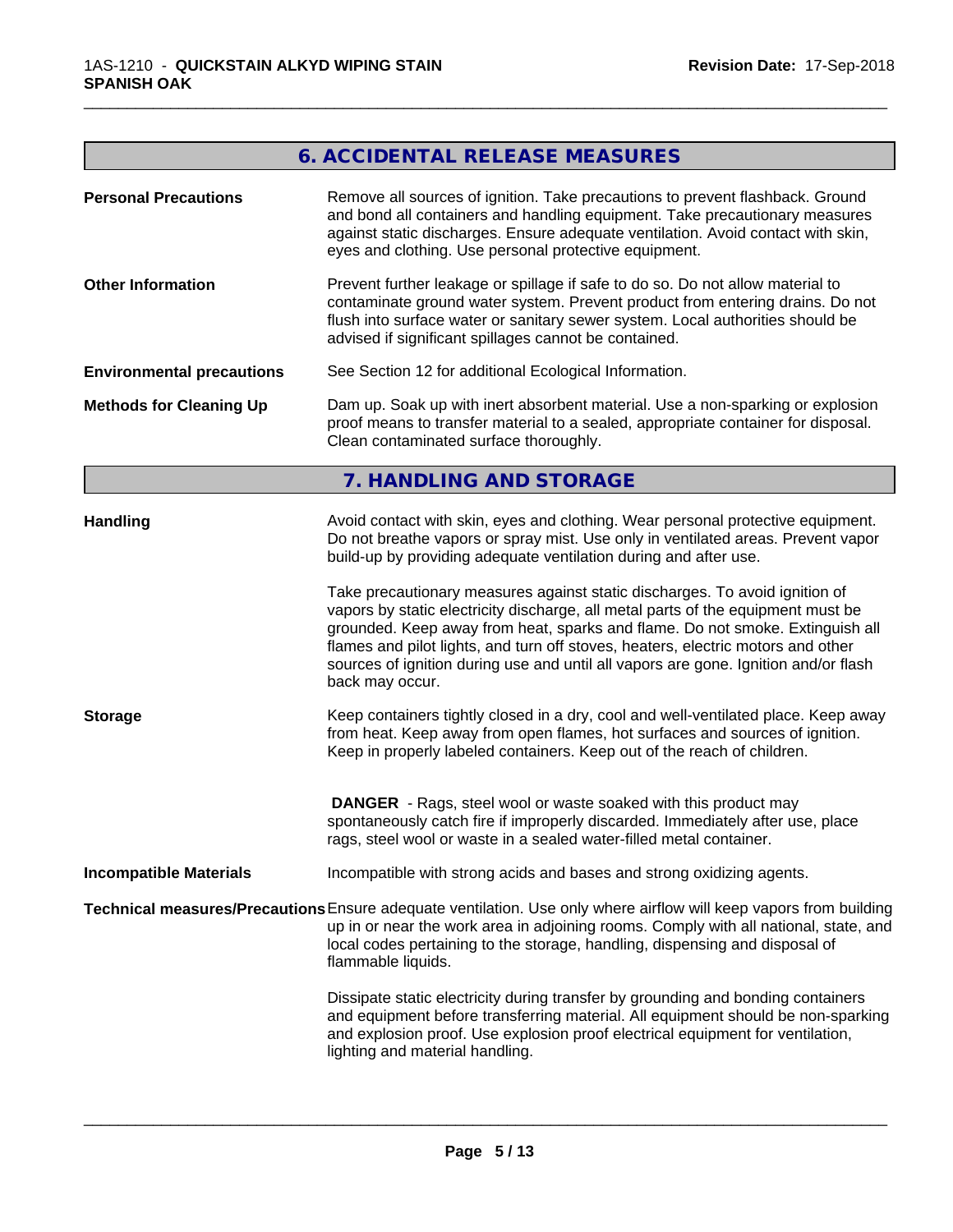# **8. EXPOSURE CONTROLS/PERSONAL PROTECTION**

\_\_\_\_\_\_\_\_\_\_\_\_\_\_\_\_\_\_\_\_\_\_\_\_\_\_\_\_\_\_\_\_\_\_\_\_\_\_\_\_\_\_\_\_\_\_\_\_\_\_\_\_\_\_\_\_\_\_\_\_\_\_\_\_\_\_\_\_\_\_\_\_\_\_\_\_\_\_\_\_\_\_\_\_\_\_\_\_\_\_\_\_\_

#### **Exposure Limits**

| <b>Chemical name</b> | <b>ACGIH TLV</b>            | <b>OSHA PEL</b>                   |
|----------------------|-----------------------------|-----------------------------------|
| n-Butyl acetate      | 150 ppm - TWA               | 150 ppm - TWA                     |
|                      | 200 ppm - STEL              | 710 mg/m <sup>3</sup> - TWA       |
| 2-Butoxyethanol      | 20 ppm - TWA                | 50 ppm - TWA                      |
|                      |                             | 240 mg/m $3$ - TWA                |
|                      |                             | prevent or reduce skin absorption |
| Raw Umber Pigment    | N/E                         | 5 mg/m <sup>3</sup> - Ceiling     |
| Stoddard solvent     | 100 ppm - TWA               | 500 ppm - TWA                     |
|                      |                             | 2900 mg/m <sup>3</sup> - TWA      |
| Iron oxide           | $5 \text{ mg/m}^3$ - TWA    | 10 mg/m $3$ - TWA                 |
|                      |                             | 15 mg/m <sup>3</sup> - TWA Rouge  |
|                      |                             | 5 mg/m <sup>3</sup> - TWA Rouge   |
| Xylene               | 100 ppm - TWA               | 100 ppm - TWA                     |
|                      | 150 ppm - STEL              | 435 mg/m <sup>3</sup> - TWA       |
| Naphthalene          | 10 ppm - TWA                | 10 ppm - TWA                      |
|                      | <b>Skin</b>                 | 50 mg/m $3$ - TWA                 |
| Carbon black         | $3$ mg/m <sup>3</sup> - TWA | 3.5 mg/m <sup>3</sup> - TWA       |
| Ethyl benzene        | 20 ppm - TWA                | 100 ppm - TWA                     |
|                      |                             | 435 mg/m <sup>3</sup> - TWA       |
| Octane               | 300 ppm - TWA               | 500 ppm - TWA                     |
|                      |                             | 2350 mg/m <sup>3</sup> - TWA      |
| Heptane              | 400 ppm - TWA               | 500 ppm - TWA                     |
|                      | 500 ppm - STEL              | 2000 mg/m <sup>3</sup> - TWA      |
| Cumene               | 50 ppm - TWA                | 50 ppm - TWA                      |
|                      |                             | 245 mg/m $3$ - TWA                |
|                      |                             | prevent or reduce skin absorption |

### **Legend**

ACGIH - American Conference of Governmental Industrial Hygienists Exposure Limits OSHA - Occupational Safety & Health Administration Exposure Limits N/E - Not Established

| <b>Appropriate engineering</b><br>controls                                                                                    |                                                                                                                                                                                                                                                                                                                                                                                                                                                       |
|-------------------------------------------------------------------------------------------------------------------------------|-------------------------------------------------------------------------------------------------------------------------------------------------------------------------------------------------------------------------------------------------------------------------------------------------------------------------------------------------------------------------------------------------------------------------------------------------------|
| <b>Engineering Measures</b>                                                                                                   | Ensure adequate ventilation, especially in confined areas.                                                                                                                                                                                                                                                                                                                                                                                            |
| <b>Personal Protective Equipment</b><br><b>Eye/Face Protection</b><br><b>Skin Protection</b><br><b>Respiratory Protection</b> | Safety glasses with side-shields.<br>Long sleeved clothing. Protective gloves.<br>Use only with adequate ventilation. In operations where exposure limits are<br>exceeded, use a NIOSH approved respirator that has been selected by a<br>technically qualified person for the specific work conditions. When spraying the<br>product or applying in confined areas, wear a NIOSH approved respirator<br>specified for paint spray or organic vapors. |
| <b>Hygiene Measures</b>                                                                                                       | Avoid contact with skin, eyes and clothing. Remove and wash contaminated<br>clothing before re-use. Wash thoroughly after handling.                                                                                                                                                                                                                                                                                                                   |

# **9. PHYSICAL AND CHEMICAL PROPERTIES**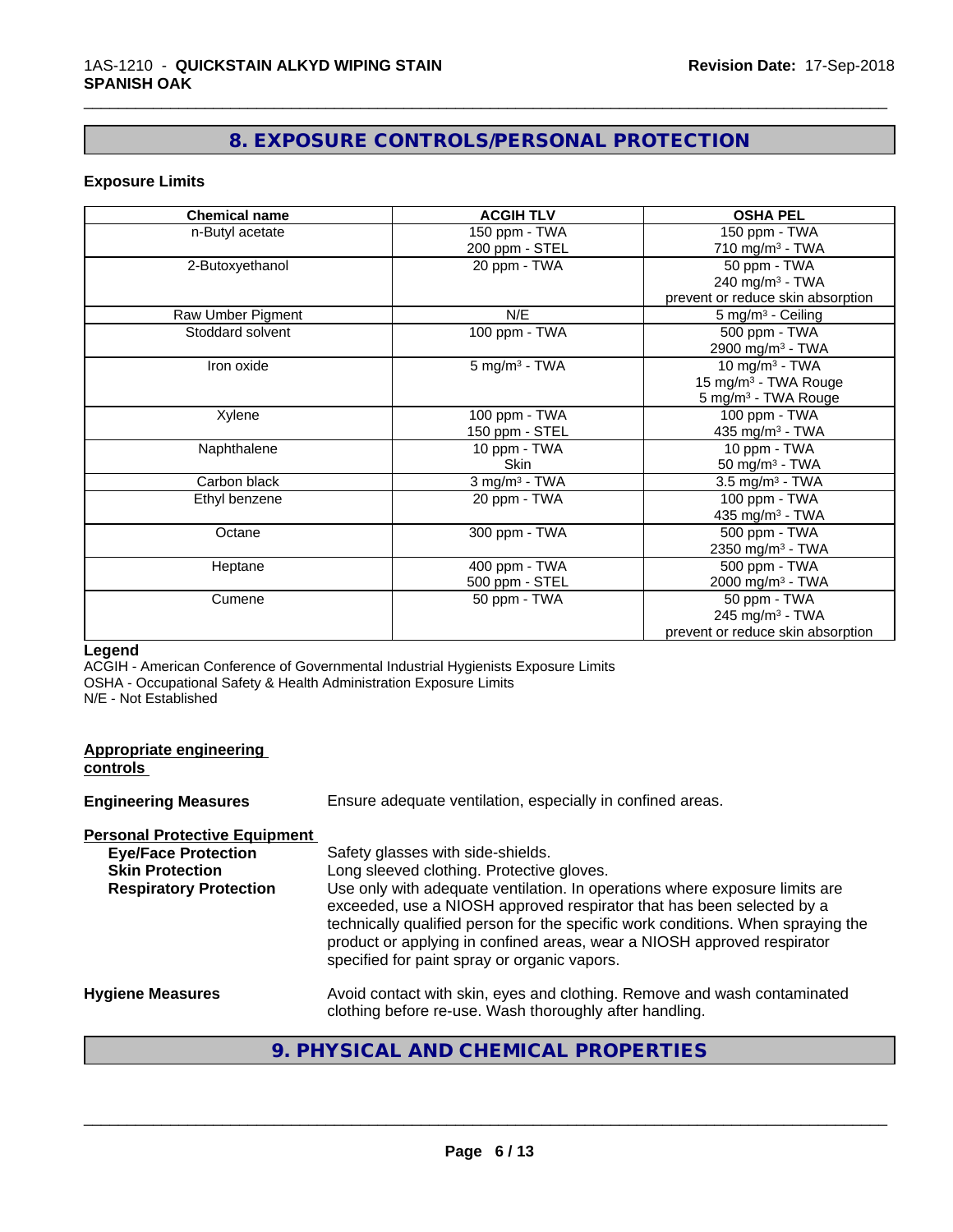#### 1AS-1210 - **QUICKSTAIN ALKYD WIPING STAIN SPANISH OAK**

**Appearance** liquid and **a liquid development of the set of the set of the set of the set of the set of the set of the set of the set of the set of the set of the set of the set of the set of the set of the set of the set Odor** solvent **Odor Threshold** No information available **Density (Ibs/gal)** 7.6 - 8.0<br> **Specific Gravity** 3.0 2.096 **Specific Gravity pH** No information available **Viscosity (cps)** No information available<br> **Solubility (ies)** No information available<br>
No information available **Solubility(ies)**<br> **No** information available<br> **Water solubility**<br> **No** information available **Evaporation Rate No information available No information available Vapor pressure @20 °C (kPa)** No information available **Vapor density No information available No** information available **Wt. % Solids** 40 - 50<br> **Vol. % Solids** 35 - 45 **Vol. % Solids** 35 - 45<br> **Wt. % Volatiles** 35 - 45 **Wt. % Volatiles Vol. % Volatiles** 55 - 65 **VOC Regulatory Limit (g/L)** <550 **Boiling Point (°F)** 252 **Boiling Point (°C)** 122<br>**Freezing Point (°F)** No i **Freezing Point (°C)** No information available **Flash Point (°F)** 77 **Flash Point (°C)** 25 **Method** PMCC **Flammability (solid, gas)**<br> **Commability limit:**<br>
Upper flammability limit:<br>
Wo information available **Upper flammability limit: Lower flammability limit:**<br> **Autoignition Temperature (°F)** No information available<br>
No information available **Autoignition Temperature (°F) Autoignition Temperature (°C)** No information available **Decomposition Temperature (°F)** No information available **Decomposition Temperature (°C)** No information available **Partition coefficient** No information available

**No information available Freezing Point (°F)** No information available

\_\_\_\_\_\_\_\_\_\_\_\_\_\_\_\_\_\_\_\_\_\_\_\_\_\_\_\_\_\_\_\_\_\_\_\_\_\_\_\_\_\_\_\_\_\_\_\_\_\_\_\_\_\_\_\_\_\_\_\_\_\_\_\_\_\_\_\_\_\_\_\_\_\_\_\_\_\_\_\_\_\_\_\_\_\_\_\_\_\_\_\_\_

# **10. STABILITY AND REACTIVITY**

| <b>Reactivity</b>                       | No data available                                                                                                         |
|-----------------------------------------|---------------------------------------------------------------------------------------------------------------------------|
| <b>Chemical Stability</b>               | Stable under normal conditions. Hazardous polymerisation<br>does not occur.                                               |
| <b>Conditions to avoid</b>              | Keep away from open flames, hot surfaces, static<br>electricity and sources of ignition. Sparks. Elevated<br>temperature. |
| <b>Incompatible Materials</b>           | Incompatible with strong acids and bases and strong<br>oxidizing agents.                                                  |
| <b>Hazardous Decomposition Products</b> | Thermal decomposition can lead to release of irritating<br>gases and vapors.                                              |
| Possibility of hazardous reactions      | None under normal conditions of use.                                                                                      |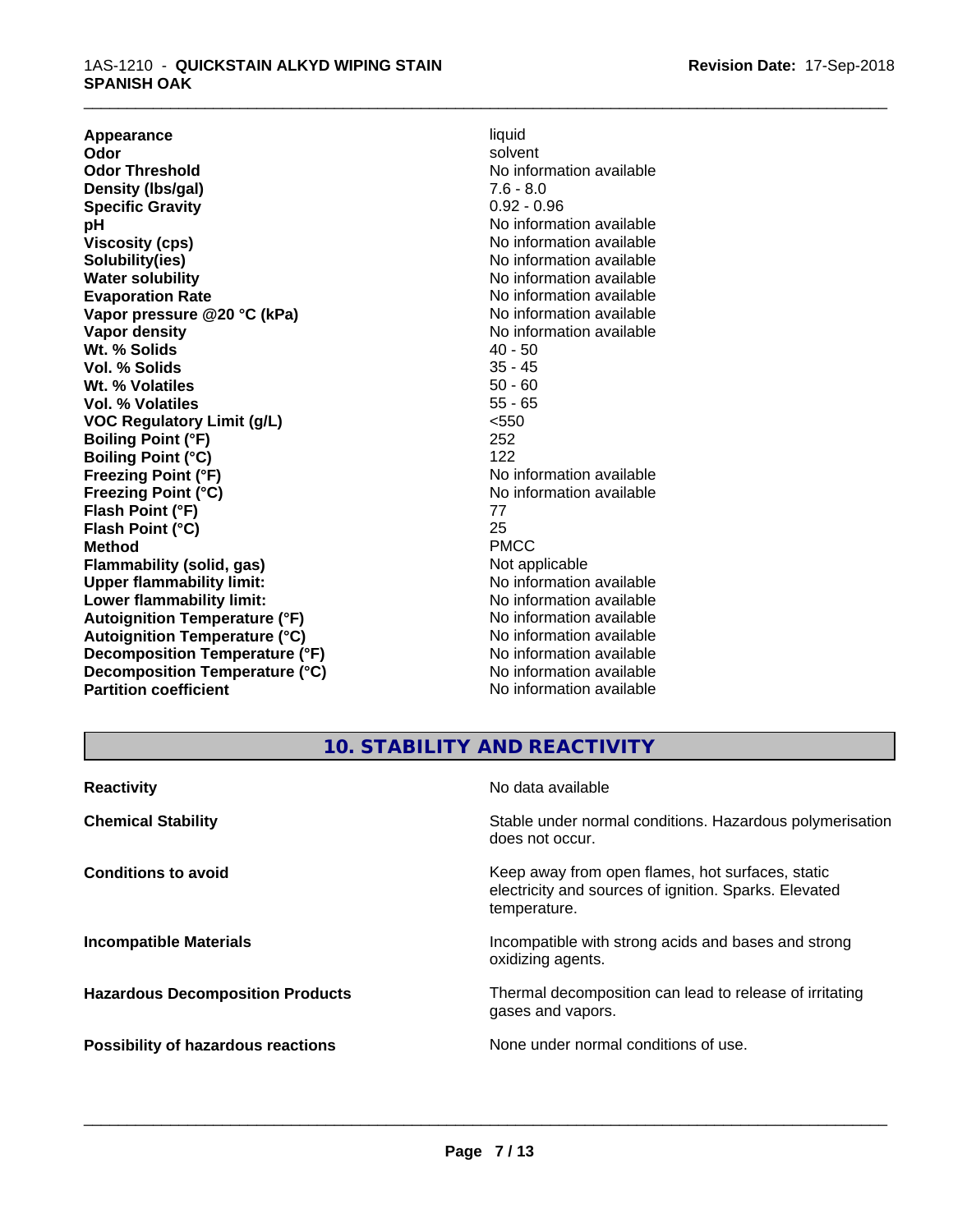# **11. TOXICOLOGICAL INFORMATION**

\_\_\_\_\_\_\_\_\_\_\_\_\_\_\_\_\_\_\_\_\_\_\_\_\_\_\_\_\_\_\_\_\_\_\_\_\_\_\_\_\_\_\_\_\_\_\_\_\_\_\_\_\_\_\_\_\_\_\_\_\_\_\_\_\_\_\_\_\_\_\_\_\_\_\_\_\_\_\_\_\_\_\_\_\_\_\_\_\_\_\_\_\_

| <b>Product Information</b>                                  |                                                                                                                                                                                                                                  |
|-------------------------------------------------------------|----------------------------------------------------------------------------------------------------------------------------------------------------------------------------------------------------------------------------------|
| Information on likely routes of exposure                    |                                                                                                                                                                                                                                  |
| <b>Principal Routes of Exposure</b>                         | Eye contact, skin contact and inhalation.                                                                                                                                                                                        |
| <b>Acute Toxicity</b>                                       |                                                                                                                                                                                                                                  |
| <b>Product Information</b>                                  | Repeated or prolonged exposure to organic solvents may lead to permanent brain<br>and nervous system damage. Intentional misuse by deliberately concentrating and<br>inhaling vapors may be harmful or fatal.                    |
|                                                             | Symptoms related to the physical, chemical and toxicological characteristics                                                                                                                                                     |
| <b>Symptoms</b>                                             | No information available                                                                                                                                                                                                         |
|                                                             | Delayed and immediate effects as well as chronic effects from short and long-term exposure                                                                                                                                       |
| Eye contact                                                 | Contact with eyes may cause irritation.                                                                                                                                                                                          |
| <b>Skin contact</b>                                         | May cause skin irritation and/or dermatitis. Prolonged skin contact may defat the                                                                                                                                                |
| Ingestion                                                   | skin and produce dermatitis.<br>Harmful if swallowed. Ingestion may cause irritation to mucous membranes. Small<br>amounts of this product aspirated into the respiratory system during ingestion or                             |
|                                                             | vomiting may cause mild to severe pulmonary injury, possibly progressing to<br>death.                                                                                                                                            |
| Inhalation                                                  | Harmful by inhalation. High vapor / aerosol concentrations are irritating to the<br>eyes, nose, throat and lungs and may cause headaches, dizziness, drowsiness,<br>unconsciousness, and other central nervous system effects.   |
| <b>Sensitization</b>                                        | No information available                                                                                                                                                                                                         |
| <b>Neurological Effects</b>                                 | No information available.                                                                                                                                                                                                        |
| <b>Mutagenic Effects</b>                                    | No information available.                                                                                                                                                                                                        |
| <b>Reproductive Effects</b>                                 | Possible risk of impaired fertility. Possible risk of harm to the unborn child.<br>No information available.                                                                                                                     |
| <b>Developmental Effects</b><br><b>Target organ effects</b> | No information available.                                                                                                                                                                                                        |
| <b>STOT - repeated exposure</b>                             | Causes damage to organs through prolonged or repeated exposure if inhaled.                                                                                                                                                       |
|                                                             | May cause disorder and damage to the. Central nervous system. Causes damage                                                                                                                                                      |
| <b>STOT - single exposure</b>                               | to organs through prolonged or repeated exposure.<br>May cause disorder and damage to the. Respiratory system. Central nervous                                                                                                   |
| Other adverse effects                                       | system.<br>No information available.                                                                                                                                                                                             |
|                                                             |                                                                                                                                                                                                                                  |
| <b>Aspiration Hazard</b>                                    | May be harmful if swallowed and enters airways. Small amounts of this product<br>aspirated into the respiratory system during ingestion or vomiting may cause mild<br>to severe pulmonary injury, possibly progressing to death. |
|                                                             |                                                                                                                                                                                                                                  |

## **Numerical measures of toxicity**

**The following values are calculated based on chapter 3.1 of the GHS document**

| ATEmix (oral)                        | 6627 mg/ka |
|--------------------------------------|------------|
| <b>ATEmix (dermal)</b>               | 4882 mg/ka |
| <b>ATEmix (inhalation-dust/mist)</b> | 34.9 ma/L  |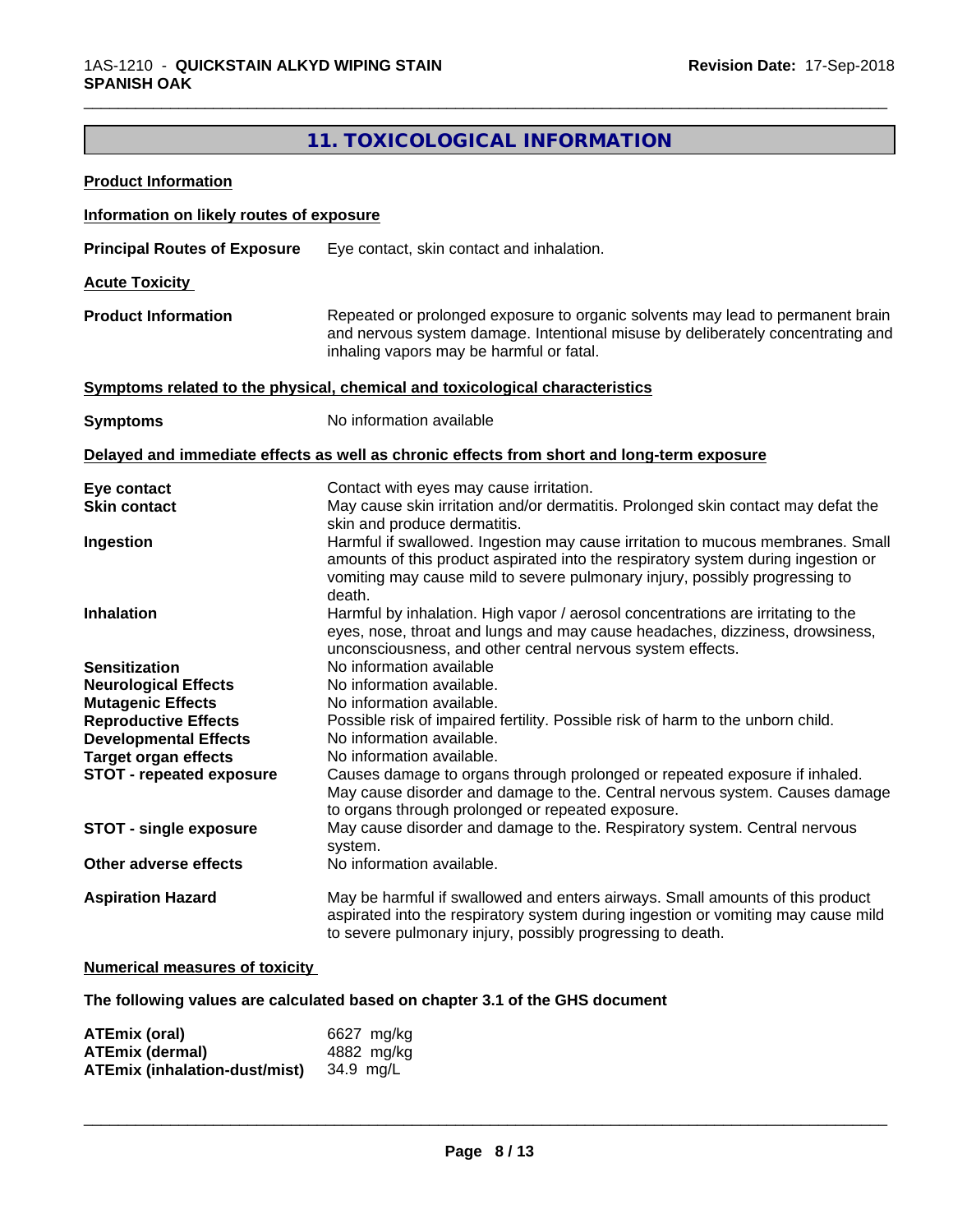\_\_\_\_\_\_\_\_\_\_\_\_\_\_\_\_\_\_\_\_\_\_\_\_\_\_\_\_\_\_\_\_\_\_\_\_\_\_\_\_\_\_\_\_\_\_\_\_\_\_\_\_\_\_\_\_\_\_\_\_\_\_\_\_\_\_\_\_\_\_\_\_\_\_\_\_\_\_\_\_\_\_\_\_\_\_\_\_\_\_\_\_\_

#### **ATEmix (inhalation-vapor)** 72 mg/L

#### **Acute Toxicity Component Information**

Solvent naphtha (petroleum), heavy aromatic LD50 Dermal: > 2 mL/kg (Rabbit) LC50 Inhalation (Vapor): > 590 mg/m<sup>3</sup> (Rat, 4 hr.) Distillates, petroleum, hydrotreated light LD50 Oral: > 5,000 mg/kg (Rat) LD50 Dermal: > 3,000 mg/kg (Rabbit) n-Butyl acetate LD50 Oral: 10768 mg/kg (Rat) LD50 Dermal: > 17600 mg/kg (Rabbit) LC50 Inhalation (Vapor): ppm (Rat, 4 hr.) Sensitization non-sensitizing (guinea pig) Solvent naphtha, petroleum, light aromatic LD50 Oral: 8400 mg/kg (Rat) 2-Butoxyethanol LD50 Oral: 470 mg/kg (Rat) LD50 Dermal: 220 mg/kg (Rabbit) LC50 Inhalation (Vapor): 450 ppm (Rat, 4 hr.) 1,2,4-Trimethylbenzene LD50 Oral: 5000 mg/kg (Rat) LC50 Inhalation (Vapor): 18000 mg/m<sup>3</sup> (Rat, 4 hr.) Stoddard solvent LD50 Oral: > 5,000 mg/kg (Rat) LD50 Dermal: > 3160 mg/kg (Rabbit) LC50 Inhalation (Vapor): > 6.1 mg/L (Rat) Iron oxide LD50 Oral: > 5000 mg/kg (Rat) vendor data Xylene LD50 Oral: 4300 mg/kg (Rat) LD50 Dermal: > 1700 mg/kg (Rabbit) LC50 Inhalation (Vapor): 5000 ppm (Rat, 4 hr.) Naphthalene LD50 Oral: 969 mg/kg (Rat) LD50 Dermal: > 20,000 mg/kg (Rabbit) LC50 Inhalation (Vapor): > 340 mg/m<sup>3</sup> (Rat, 1 hr.) Carbon black LD50 Oral: > 15400 mg/kg (Rat) LD50 Dermal: > 3000 mg/kg (Rabbit) Ethyl benzene LD50 Oral: mg/kg (Rat) LD50 Dermal: > mg/kg (Rabbit) LC50 Inhalation (Vapor): mg/m<sup>3</sup> (Rat, 2 hr.) Heptane LC50 Inhalation (Vapor): 103000 mg/m<sup>3</sup> (Rat, 4 hr.) Cumene LD50 Oral: > 1400 mg/kg (Rat) LD50 Dermal: 12300 µL/kg (Rabbit) LC50 Inhalation (Vapor): 39000 mg/kg (Rat, 4 hr.)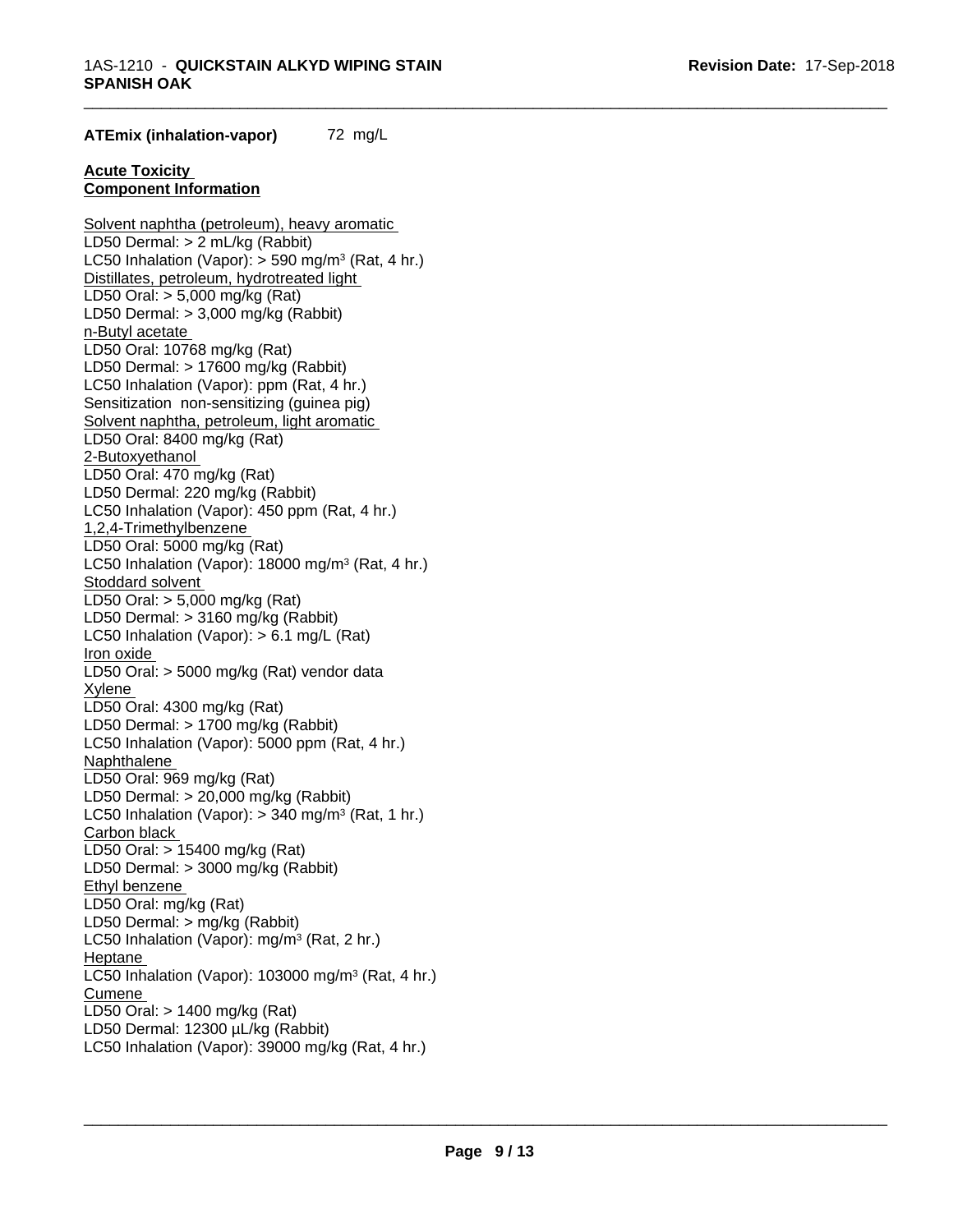#### **Carcinogenicity**

*The information below indicateswhether each agency has listed any ingredient as a carcinogen:.*

| Chemical name | <b>IARC</b>         | <b>NTP</b>        | <b>OSHA</b> |
|---------------|---------------------|-------------------|-------------|
|               | 2B - Possible Human | Reasonably        | Listed      |
| Naphthalene   | Carcinogen          | Anticipated Human |             |
|               |                     | Carcinogen        |             |
|               | 2B - Possible Human |                   | Listed      |
| Carbon black  | Carcinogen          |                   |             |
|               | 2B - Possible Human |                   | Listed      |
| Ethyl benzene | Carcinogen          |                   |             |
|               | 2B - Possible Human | Reasonably        | Listed      |
| Cumene        | Carcinogen          | Anticipated Human |             |
|               |                     | Carcinogen        |             |

#### **Legend**

IARC - International Agency for Research on Cancer NTP - National Toxicity Program OSHA - Occupational Safety & Health Administration

**12. ECOLOGICAL INFORMATION**

# **Ecotoxicity Effects**

The environmental impact of this product has not been fully investigated.

#### **Product Information**

#### **Acute Toxicity to Fish**

No information available

#### **Acute Toxicity to Aquatic Invertebrates**

No information available

#### **Acute Toxicity to Aquatic Plants**

No information available

#### **Persistence / Degradability**

No information available.

#### **Bioaccumulation**

There is no data for this product.

#### **Mobility in Environmental Media**

No information available.

#### **Ozone**

Not applicable

#### **Component Information**

**Acute Toxicity to Fish**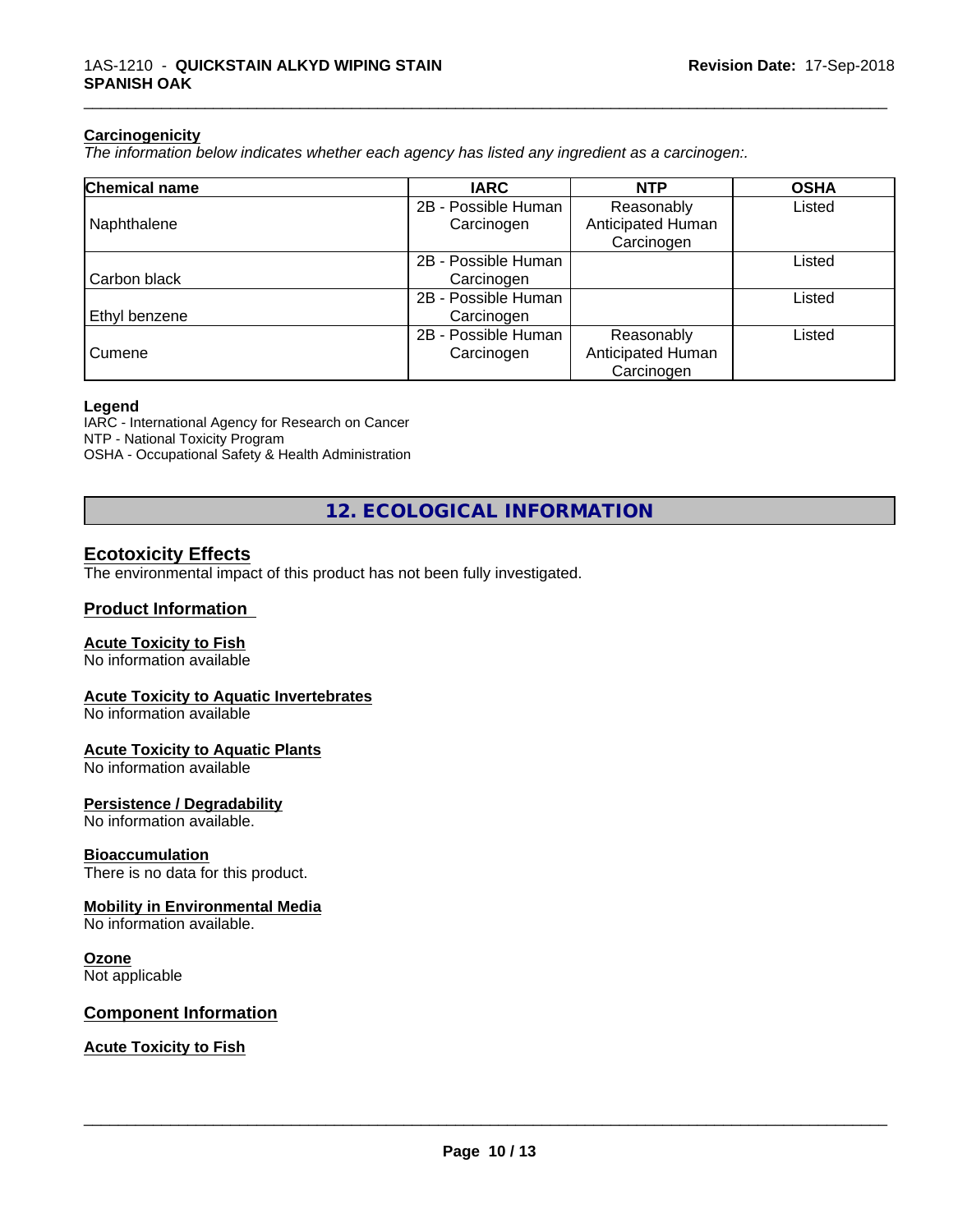n-Butyl acetate LC50: 18 mg/L (Fathead Minnow - 96 hr.) 2-Butoxyethanol LC50: 1490 mg/L (Bluegill sunfish - 96 hr.) Xylene LC50: 13.5 mg/L (Rainbow Trout - 96 hr.) Ethyl benzene LC50: 12.1 mg/L (Fathead Minnow - 96 hr.)

#### **Acute Toxicity to Aquatic Invertebrates**

n-Butyl acetate EC50: 72.8 mg/L (Daphnia magna - 48 hr.) Ethyl benzene EC50: 1.8 mg/L (Daphnia magna - 48 hr.)

#### **Acute Toxicity to Aquatic Plants**

n-Butyl acetate EC50: 674.7 mg/L (Green algae (Scenedesmus subspicatus), 72 hrs.) Ethyl benzene EC50: 4.6 mg/L (Green algae (Scenedesmus subspicatus), 72 hrs.)

# **13. DISPOSAL CONSIDERATIONS**

\_\_\_\_\_\_\_\_\_\_\_\_\_\_\_\_\_\_\_\_\_\_\_\_\_\_\_\_\_\_\_\_\_\_\_\_\_\_\_\_\_\_\_\_\_\_\_\_\_\_\_\_\_\_\_\_\_\_\_\_\_\_\_\_\_\_\_\_\_\_\_\_\_\_\_\_\_\_\_\_\_\_\_\_\_\_\_\_\_\_\_\_\_

| <b>Waste Disposal Method</b>   | Dispose of in accordance with federal, state, and local regulations. Local<br>requirements may vary, consult your sanitation department or state-designated<br>environmental protection agency for more disposal options. |  |
|--------------------------------|---------------------------------------------------------------------------------------------------------------------------------------------------------------------------------------------------------------------------|--|
| <b>Empty Container Warning</b> | Emptied containers may retain product residue. Follow label warnings even after<br>container is emptied. Residual vapors may explode on ignition.                                                                         |  |
|                                | ____________________________                                                                                                                                                                                              |  |

# **14. TRANSPORT INFORMATION**

| DOT                                                                                                        |                                                           |
|------------------------------------------------------------------------------------------------------------|-----------------------------------------------------------|
| <b>Proper Shipping Name</b><br><b>Hazard class</b><br>UN-No.<br><b>Packing Group</b><br><b>Description</b> | <b>PAINT</b><br>3<br>UN1263<br>Ш<br>UN1263, PAINT, 3, III |
| <b>ICAO / IATA</b>                                                                                         | Contact the preparer for further information.             |
| <b>IMDG / IMO</b>                                                                                          | Contact the preparer for further information.             |
|                                                                                                            | 15. REGULATORY INFORMATION                                |

### **International Inventories**

**TSCA: United States** Yes - All components are listed or exempt.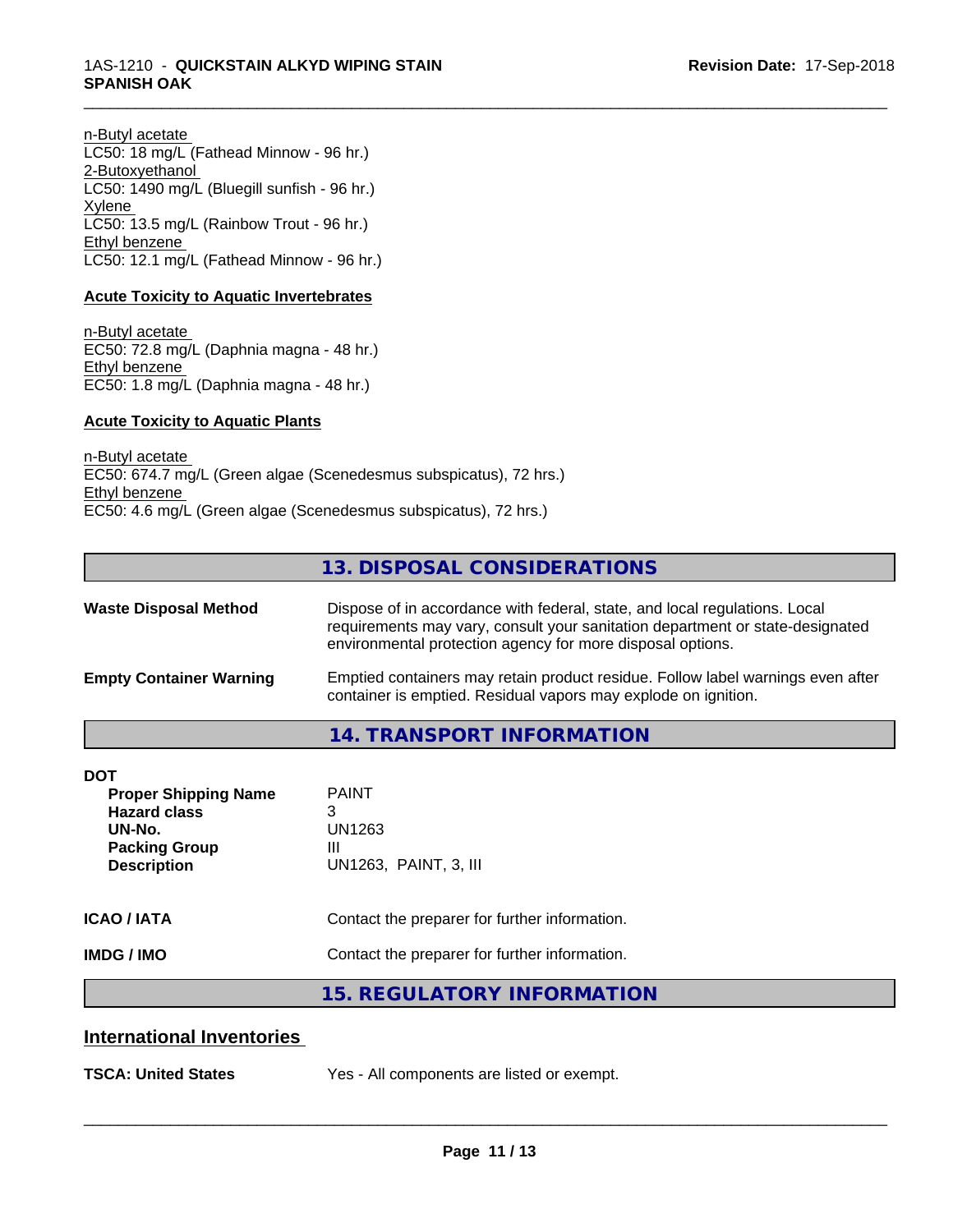**DSL: Canada** Yes - All components are listed or exempt.

\_\_\_\_\_\_\_\_\_\_\_\_\_\_\_\_\_\_\_\_\_\_\_\_\_\_\_\_\_\_\_\_\_\_\_\_\_\_\_\_\_\_\_\_\_\_\_\_\_\_\_\_\_\_\_\_\_\_\_\_\_\_\_\_\_\_\_\_\_\_\_\_\_\_\_\_\_\_\_\_\_\_\_\_\_\_\_\_\_\_\_\_\_

## **Federal Regulations**

| SARA 311/312 hazardous categorization |     |  |
|---------------------------------------|-----|--|
| Acute health hazard                   | Yes |  |
| Chronic Health Hazard                 | Yes |  |
| Fire hazard                           | Yes |  |
| Sudden release of pressure hazard     | Nο  |  |
| <b>Reactive Hazard</b>                | No  |  |

#### **SARA 313**

Section 313 of Title III of the Superfund Amendments and Reauthorization Act of 1986 (SARA). This product contains a chemical or chemicals which are subject to the reporting requirements of the Act and Title 40 of the Code of Federal Regulations, Part 372:

| <b>Chemical name</b>   | CAS No.        | Weight-% | <b>CERCLA/SARA 313</b><br>(de minimis concentration) |
|------------------------|----------------|----------|------------------------------------------------------|
| 2-Butoxyethanol        | 111-76-2       | b        | 1.0                                                  |
| Raw Umber Pigment      | 12713-03-0     | '5       | 1.0                                                  |
| 1,2,4-Trimethylbenzene | 95-63-6        | '5       | 1.0                                                  |
| Xvlene                 | 1330-20-7      | '5       | 1.0                                                  |
| Naphthalene            | $91 - 20 - 3$  |          | 0.1                                                  |
| Ethyl benzene          | $100 - 41 - 4$ | 0.5      | 0.1                                                  |

#### **Clean Air Act,Section 112 Hazardous Air Pollutants (HAPs) (see 40 CFR 61)**

This product contains the following HAPs:

| <b>Chemical name</b> | CAS No.        | Weight-% | <b>Hazardous Air Pollutant</b> |
|----------------------|----------------|----------|--------------------------------|
|                      |                |          | <u>(HAP)</u>                   |
| Raw Umber Pigment    | 12713-03-0     |          | ∟isted                         |
| Xvlene               | 1330-20-7      |          | Listed                         |
| Naphthalene          | $91 - 20 - 3$  |          | Listed                         |
| Ethyl benzene        | $100 - 41 - 4$ | 0.5      | Listed                         |
| Cumene               | 98-82-8        | 0.5      | ∟isted                         |

## **US State Regulations**

#### **California Proposition 65**

**A** WARNING: Cancer and Reproductive Harm– www.P65warnings.ca.gov

#### **State Right-to-Know**

| <b>Chemical name</b>   | <b>Massachusetts</b> | <b>New Jersey</b> | <b>Pennsylvania</b> |
|------------------------|----------------------|-------------------|---------------------|
| Linseed oil            |                      |                   |                     |
| n-Butyl acetate        |                      |                   |                     |
| 2-Butoxvethanol        |                      |                   |                     |
| Raw Umber Pigment      |                      |                   |                     |
| 1,2,4-Trimethylbenzene |                      |                   |                     |
| Stoddard solvent       |                      |                   |                     |